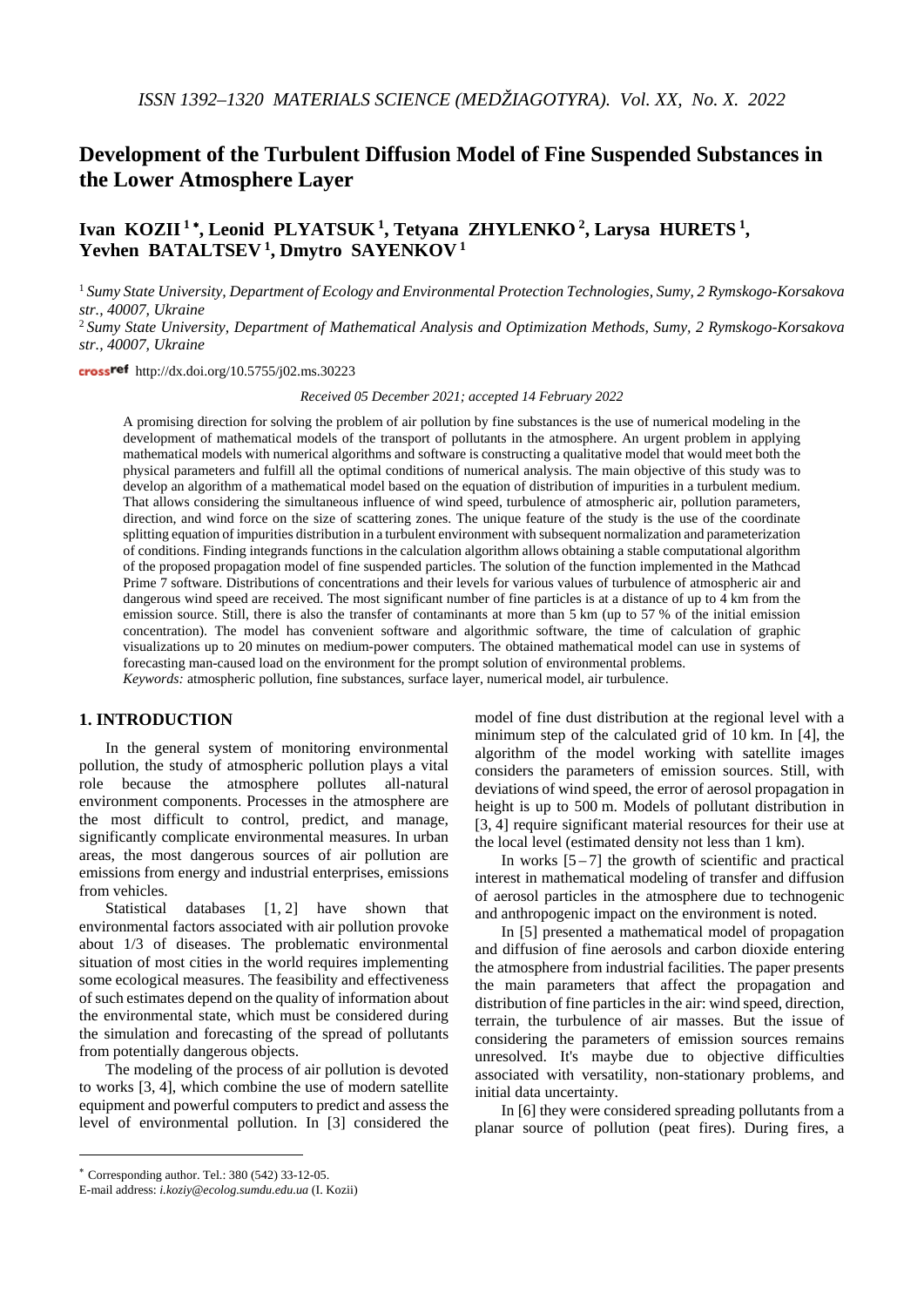significant amount of fine aerosols and other polydisperse substances are released, which obtained a two-dimensional model of pollutant distribution in the surface layer of the atmosphere, taking into account the thermal inhomogeneity of the underlying surface. The model is based on a system of equations of diffusion distribution of pollutants, allowing us to further consider the three-dimensional numerical simulation problem.

In [7] obtained a predictive numerical model of the distribution of fine suspended solids over oil sands in Canada. The model considers the particle size distribution and four propagation algorithms. The disadvantage is the duration of data processing and the complexity of the forecast process.

In [8] performed numerical modeling of the turbulent fluctuations of air masses in the surface layer that affects the distribution of pollutants. The disadvantage is the lack of a consistent relationship with suspended solids.

In particular, in [9] it was shown that the numerical mathematical model should consider the chemistry of the pollutant reactions in the air, the turbulence of the atmospheric layer to consider the distribution of pollutants. Noted that it is important to consider the relationship between the concentration of impurities and environmental parameters:

- wind speed and its direction;
- the turbulence of air masses;
- absorption of pollutants by air masses;
- changes in air temperature.

The use of the proposed model involves understanding the chemistry of reactions in the surface layer and the complexity of the formation of the initial data formation.

Due to the versatility, non-stationary problem, and uncertainty in the initial data, creating a model corresponding to natural processes [10, 11]. OND-86 method implemented analytical and numerical solutions of the diffusion equation, which has many advantages (normalization of pollutant emissions) and disadvantages (forecasting and analysis of pollutant concentrations for specific meteorological parameters). Some methods for calculating the area of contamination (software packages ANSYS CFX, FLOTRAN, or PHAST DNV) have the difficulty of choosing the initial and boundary conditions, long calculation time, the need for specially certified personnel. All this suggests that it is appropriate to conduct a study on developing a mathematical model of the transport of pollutants in the atmosphere based on numerical modeling [12, 13].

The development and application of special mathematical software [14] are necessary for reliable forecasting of the ecological state of the environment (surface layer of the atmosphere) of industrial zones of settlements. It is important to develop a model that would consider the parameters of emission sources, wind speed, and turbulence of air masses that was comprehensive and ensure the efficiency and reliability of the obtained values.

To achieve this goal, set the following tasks:

- 1. To investigate the uncertainty of initial data of mathematical model of the parameterized equation of transfer of pollutants in the atmosphere;
- 2. To obtain simple analytical solutions and to build appropriate algorithms for numerical modeling of the

process of scattering pollutants (appropriate iterative and recursive computational algorithms);

3. To build a high-quality computer model of pollutant scattering, which fulfills all the optimal conditions of numerical analysis with algorithmic software for forecasting the levels of pollution of the surface layer of the atmosphere with fine impurities.

# **2. METHODOLOGY**

## **2.1. Research algorithm**

The system of equations of diffusion propagation of fine substances in the turbulent surface layer of the atmosphere is based on  $[15 - 18]$ :

– Navier-Stokes equation:

$$
\frac{\partial v_j}{\partial t} = -1/\rho \cdot \frac{\partial p}{\partial x_j} + \text{div}\left(\mu \text{grad}(v_j)\right) - g; \qquad (1)
$$

– equation of mass transfer of pollutants:

$$
\partial \varphi_i / \partial t = \text{div} \big( \mu \text{grad}(\varphi_i) \big) + I_\varphi; \tag{2}
$$

– heat transfer equation:

$$
\partial Q/\partial t = div(\mu grad(Q)) + div(\lambda grad(T)) + I_Q; \quad (3)
$$

– the condition of continuity:

$$
\frac{\partial \rho}{\partial t} = -\text{div} \left( \rho \bar{v} \right) + \text{div} \left( \mu \text{grad}(\rho) \right) + I_{\rho};\tag{4}
$$

– and equation of state:

$$
p = \sum_{i} (\rho_i / M_i) \cdot RT,\tag{5}
$$

where  $v_i$  is the projection of velocity components on the axis *Ox<sub>i</sub>*; *t* is the time; *ρ* is the pollutants density; *p* is the atmospheric pressure;  $x_i$  is the distance from the source;  $\mu$  is the dynamic viscosity of air;  $\varphi_i$  is the volume fractions of the i-th phase  $(i = 0 - air, i = 1 - water$  in the gaseous state,  $i = 2$ – gas at the emission source,  $i = 3$  – water in the liquid state,  $i = 4 -$  soot); *g* – free fall acceleration;  $I_{\varphi}$  is the fluctuation volume component;  $Q$  is the quantity of heat;  $T$  is the gas phase temperature;  $\lambda$  is the coefficient of thermal conductivity;  $I<sub>O</sub>$  is the fluctuation heat component;  $\nu$  is the flow velocity;  $I_p$  is the fluctuation component of pollutants density; *М* is the molar mass; *R* is the universal gas constant.

We consider the numerical method for solving Eq.  $1 - Eq. 5$ . The calculation algorithm is as follows:

- 1. Numerical determination of the limits of existence of initial and boundary conditions based on data on fine dust emissions into the atmosphere;
- 2. Calculation of distribution values based on the Navier-Stokes vector equation, continuity equation, and Clapeyron equation;
- 3. Estimation of turbulence field values;
- 4. Calculation of impurity concentrations propagating from emission sources in the surface layer of the atmosphere based on the transfer equation.

Using the method of coordinate splitting, we perform the tasks (Fig. 1). This method uses to solve parabolic or elliptic partial differential equations. The idea of the method is to split the equations into several simpler ones – by the equation along each coordinate axis. This procedure is performed so that the derivatives along the corresponding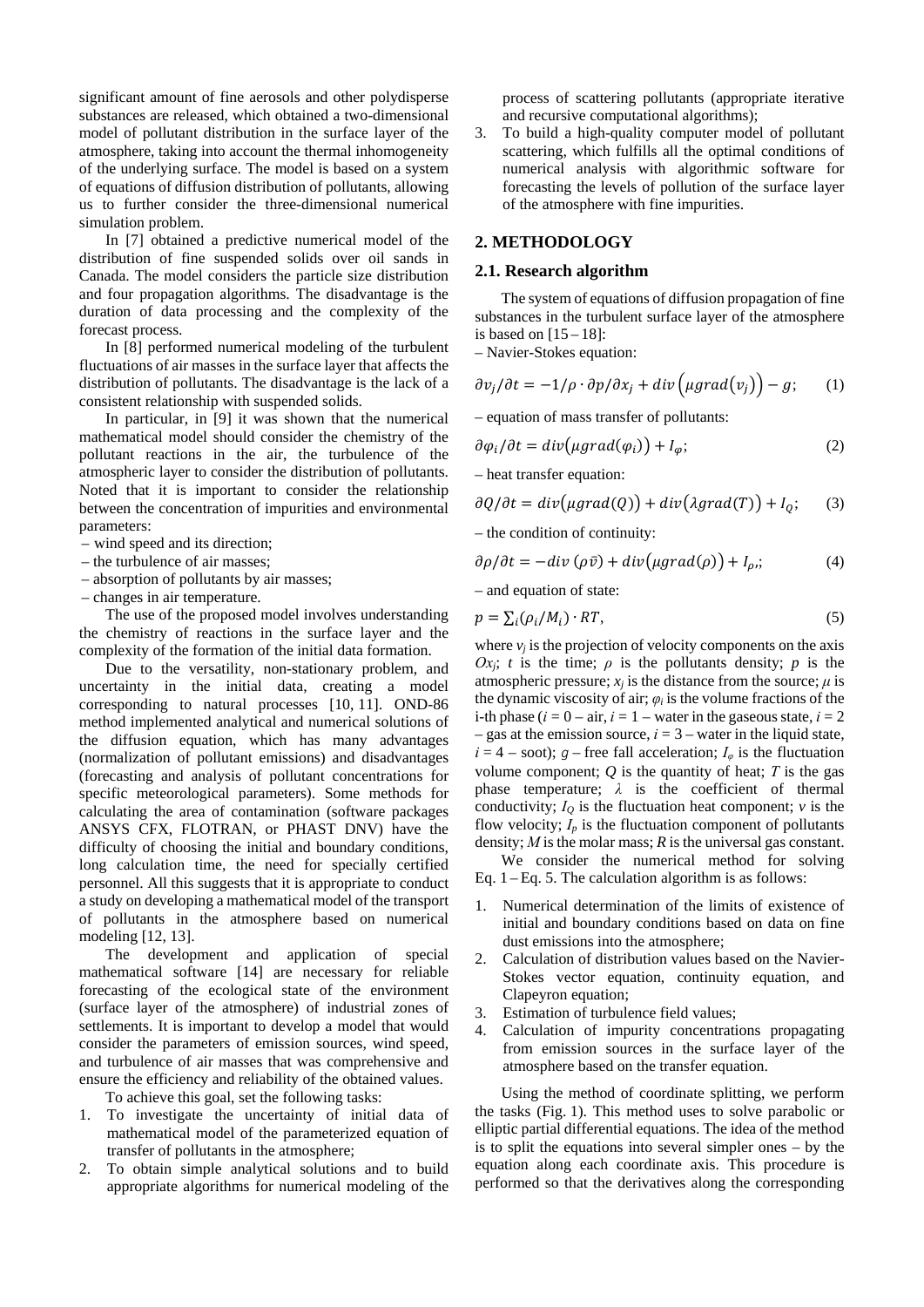direction are determined implicitly, and the remaining coordinates are considered constant.



**Fig. 1.** The structure of the algorithm for the three-dimensional transfer problem within the recursive-iterative approach

#### **2.2. Software and physical parameters of modeling**

PTC Mathcad Prime 7 (© PTC Inc. (PTC), 2021) was used to perform numerical calculations of the mathematical model.

The range from 5 to 10 m/s took the value of wind speed in the model, which is a dangerous wind speed (reach the highest surface concentration of harmful substances) [19]. Air temperatures in the calculations were taken based on the average values of warm  $(+20 °C)$  and cold  $(0 °C)$  periods of the year. The height of the source of pollution is 65 m, the diameter of the pipe is 1.2 m, the emission temperature is 70 °C, the concentration of the pollutant is  $0.25 \cdot 10^{-6}$  kg/m<sup>3</sup>. The dispersed composition of the calculated particles of the contaminant is  $0.3 \cdot 10^{-6}$  m, the particle density is  $3.10<sup>3</sup>$  kg/m<sup>3</sup>. Atmospheric air turbulence is in the range of  $10 - 155$  m<sup>2</sup>/s. The size of the settlement area is  $10 \cdot 10$  km.

# **3. RESULTS AND DISCUSSION**

# **3.1. Determination of the impurities' distribution conditions in the atmosphere**

The three-dimensional equation of impurities' distribution in a turbulent medium can be written as follows [20]:

$$
\partial n(M,t)/\partial t + \eta(t)n(M,t) + \left(\partial/\partial t(\vartheta_x(M,t)n(p,t)) + \frac{\partial}{\partial t}(\vartheta_y(M,t)n(p,t))\right) + \frac{\partial}{\partial t}(\vartheta_z(M,t)n(M,t)) - \left(\frac{\partial}{\partial x}(\tau_x(M,t) \cdot \frac{\partial}{\partial n(M,t)}\right) \cdot \frac{\partial}{\partial x}(\tau_y(M,t) \cdot \frac{\partial}{\partial n(M,t)}\right) = \frac{\partial}{\partial t}(\vartheta_y(M,t))
$$
\n
$$
= \omega(M,t), \qquad (6)
$$

where  $n(M, t)$  is the concentration of the pollutant at a given point M from emissions source at a certain point in time *t*,  $kg/m<sup>3</sup>$ ;  $\eta(t)$  is the coefficient characterizing the degree of removal or introduction of impurities into a given volume due to chemical or other processes occurring in the surface layer of the atmosphere;  $\vartheta_x$ ,  $\vartheta_y$ ,  $\vartheta_z$  is the vector components wind speed, m/s;  $\tau$  is the turbulence, characterized by the coefficient of turbulent diffusion,  $m^2/s$ , the transfer is carried out along the coordinate axes  $Ox$ ,  $Oy$ ,  $Oz$ ;  $\omega$  is the emissions source of pollutants, kg/m<sup>3</sup>s.

For the surface layer of the air, we use the conservation law, and then Eq. 6 will take such form:

$$
\partial n(M,t)/\partial t + \eta(t)n(M,t) + (\vartheta_x \partial/\partial t(n(M,t)) +
$$
  
+ $\vartheta_y \partial/\partial t(n(M,t)) + \vartheta_z \partial/\partial t(n(M,t))$ ) –  
- $(\partial/\partial x(\tau_x(M,t) \cdot \partial n(M,t)/\partial x) + \partial/\partial y(\tau_y(M,t) \cdot$   
 $\cdot \partial n(M,t)/\partial y) + \partial/\partial z(\tau_z(M,t) \cdot \partial n(M,t)/\partial z)$ ) =  
=  $\omega(M,t)$ . (7)

Under the theory of the method of coordinate splitting, we formulate the following statement: the process of problem-solving Eq. 7 can have a solution under the following conditions:

- 1.  $M=M(x, y, z)$  is the point of the studied area of space,  $n(x|t)$ , where  $M \in \Omega \subset R_3$ ,  $t \in [0, T]$ ;
- 2. under initial conditions  $n(M, t)|_{t=0} = n(M, 0) = n_o(M);$
- 3. under extreme conditions  $n(M, t) = (M, t), p \in \Omega$ ,

where  $n_o(M)$ , *(M, t)* are the predefined functions;  $\overline{\Omega}$  is the the boundary of the space zone  $\Omega$ ;  $n(M, t)$  is the concentration of impurities at a point in space at a certain point in time *t*. The turbulence field has the form of a diagonal matrix:

$$
\tau(M,t) = \begin{pmatrix} \tau_{xx} & 0 & 0 \\ 0 & \tau_{yy} & 0 \\ 0 & 0 & \tau_{zz} \end{pmatrix},
$$
\n(8)

where  $\tau_{xx} = \tau_x(M, t)$ ;  $\tau_{yy} = \tau_y(M, t)$ ;  $\tau_{zz} = \tau_z(M, t)$ ;  $\tau(M, t)$  is the tensor.

Eq. 7 and Eq. 8 are the initial conditions for constructing the algorithm and model of the distribution of pollutants in the surface layer of air.

#### **3.2. Algorithm of pollutant distribution model**

According to the method of coordinate splitting, we divide the solution of problem (Eq. 7) into three parts  $(t_i \le t \le t_{i+1})$ :

$$
\widetilde{n_1} + \eta n_1 + \frac{\partial}{\partial z}(\vartheta_2 n_1) - \frac{\partial}{\partial z}(\tau_z \partial n_1 / \partial z) = \delta_1 \omega(M, t);
$$
  
\n
$$
M_1 = M(z|x, y); \quad M_4 = M(0|x, y);
$$
  
\n
$$
M_5 = M(z|x, y); \quad n_1(M_1, t = 0) = n_0(M_1), \text{ input } t = 0; \quad (9)
$$
  
\n
$$
n_1(M, t_j) = n_3(M, t_{j+1}), \text{ input } t > 0;
$$
  
\n
$$
n_1(M_4, t) = \overline{n}_4(x, y, t), n_1(M_5, t) = \overline{n}_5(x, y, t).
$$

$$
\begin{aligned}\n\widetilde{n_2} + \frac{\partial}{\partial x} (\vartheta_2 n_2) - \frac{\partial}{\partial x} (\tau_x \partial n_2 / \partial x) &= \delta_2 \omega(M, t); \\
M_2 &= M(x | y, z); \quad M_6 = M(0 | y, z); \quad (10) \\
M_7 &= M(x | y, z); \quad n_2(M, t_j) = n_1(M, t_{j+1}); \\
n_2(M_6, t) &= \overline{n}_6(y, z, t); \quad n_2(M_7, t) = \overline{n}_6(y, z, t).\n\end{aligned}
$$

$$
\widetilde{n_3} + \frac{\partial}{\partial y}(\vartheta_y n_3) - \frac{\partial}{\partial y}(\tau_y \partial n_3 / \partial y) = \delta_3 \omega(p, t);
$$
  
\n
$$
M_3 = M(y|x, z); M_8 = M(0|x, z); M_9 = M(Y|x, z); (11)
$$
  
\n
$$
n_3(M, t_j) = n_2(M, t_{j+1}); n_3(M_8, t) = \overline{n}_8(x, z, t);
$$
  
\n
$$
n_3(M_9, t) = \overline{n}_9(x, z, t); \delta_1 + \delta_2 + \delta_3 = 1.
$$

To solve Eq. 7, we assume that  $n(M, t) = n_3(M, t)$ . Then, we fulfill the condition of parameterization: normalization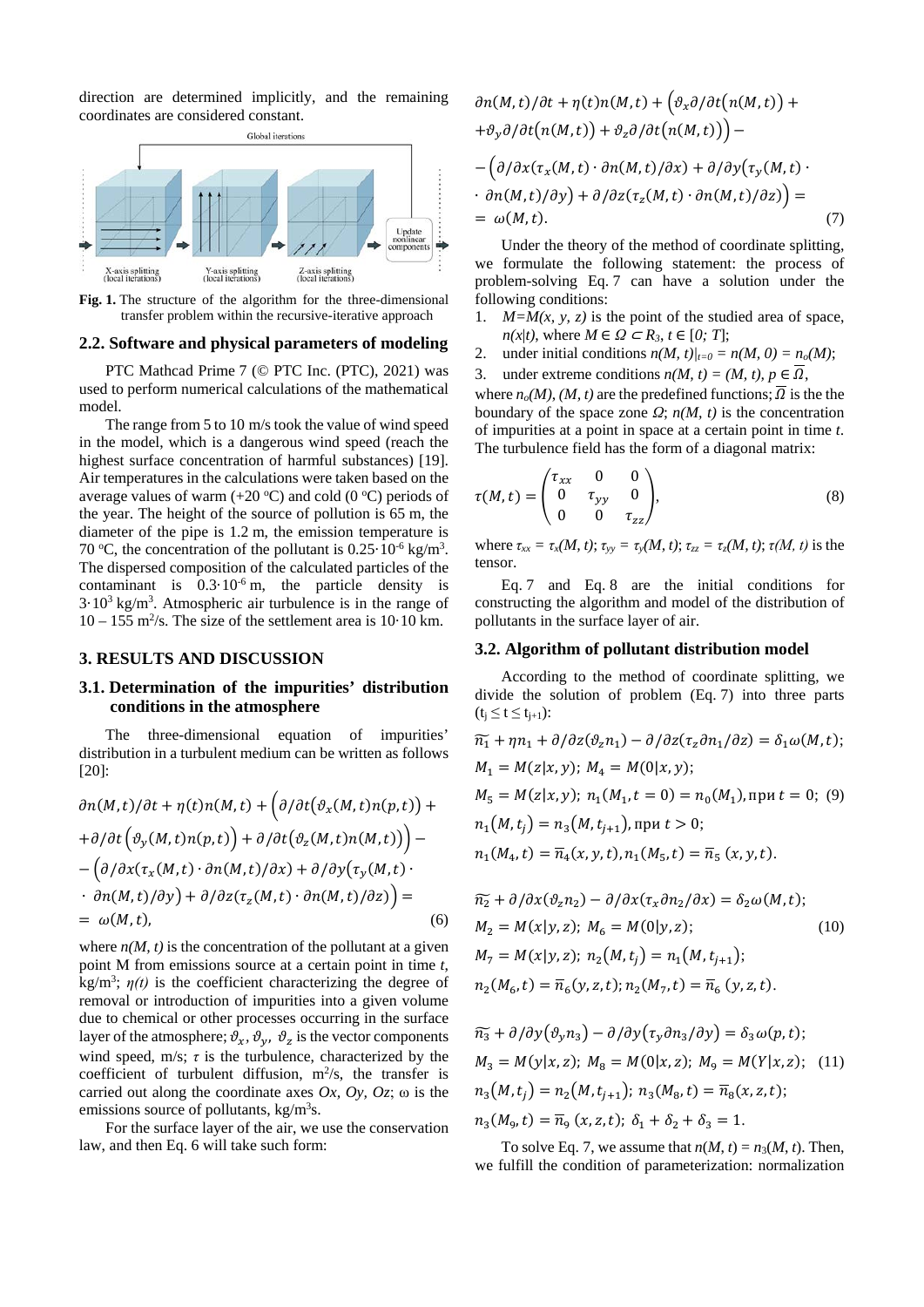of parameters and functions, initial and boundary conditions, coefficients of the parameterized system.

To calculate the integrals included in the basic calculation formulas of the iterative-recursive computational method, the values of the subintegral functions corresponding to the initial distribution are required. This leads to the inclusion in the general scheme of algorithms for approximation procedures at a given interval of initial functions. In generalized form, the algorithm takes the record for Eq. 7:

$$
\partial \langle n \rangle(\langle x \rangle, \langle t \rangle) / \partial \langle t \rangle + \langle n \rangle(\langle x \rangle, \langle t \rangle) (\eta + \sigma \partial \langle \vartheta \rangle(\langle x \rangle, \langle t \rangle)) / \n/ \partial \langle x \rangle + \partial \langle n \rangle(\langle x \rangle, \langle t \rangle) / \partial \langle x \rangle \cdot (\sigma \langle \vartheta \rangle(\langle x \rangle, \langle t \rangle) - \n- \epsilon \partial \langle \tau \rangle(\langle x \rangle, \langle t \rangle) / \partial \langle x \rangle) - \partial^2 \langle n \rangle(\langle x \rangle, \langle t \rangle) / \partial \langle x \rangle^2 \cdot \n(\epsilon \langle \tau \rangle(\langle x \rangle, \langle t \rangle)) = \zeta \langle \omega \rangle(\langle x \rangle, \langle t \rangle).
$$
\n(12)

We perform normalization of initial and boundary conditions, normalized parameters from [0; 1], and simplify Eq. 12:

$$
\dot{n}(\langle x \rangle, \langle t \rangle) + B(\langle x \rangle, \langle t \rangle) n(\langle x \rangle, \langle t \rangle) + C(\langle x \rangle, \langle t \rangle) = 0. \tag{13}
$$

Eq. 13 is solved as a homogeneous first order differential equation concerning the parameter *t*, for  $x =$ const [21]. Then

$$
n(x,t) = e^{-\int_{t_0}^t \left(\eta(t') + \sigma(t')\frac{\partial \vartheta(x,t')}{\partial x}\right)dt'} \cdot \left(n(x,t_0) - \int_{t'}^t \left(f(x,t') - \frac{\int_{t_0}^t \left(\eta(t'') + \sigma(t'')\frac{\partial \vartheta(x,t'')}{\partial x}\right)dt''}{\partial x'}\right)dt''\right)
$$
\n
$$
-\zeta \omega(x,t')e^{\int_{t_0}^{t'} \left(\eta(t'') + \sigma(t'')\frac{\partial \vartheta(x,t'')}{\partial x}\right)dt''}\right)
$$
\n(14)

which in turn results in a function:

$$
n(x,t) = k(x,t) - \int_{t_0}^{t} \breve{\omega}(x,t,t')f(x,t')dt'.
$$
 (15)

Thus, Eq. 15 is a function of the distribution of impurities in the surface layer of the atmosphere based on Eq. 6 of the distribution impurities in a turbulent medium.

### **3.3. Computer simulation**

Finding function (Eq. 15) is reduced to numerical simulation. Introduction of the function  $n(x|t)$ , where  $x \in [0; 1]$ , plays the role of a parameter. Then the integral equation for  $n(x|t)$  is an integral Voltaire equation of the second order for each fixed value of *x*. Its numerical solution is carried out by the gradual approximations' method.

Since, according to the study, it is possible to consider the input and output variables with a sufficient degree of accuracy, it was rational to construct a regression equation. Based on it, a complete central orthogonal composition plan of the second order was implemented. The input variables were normalized according to the formulas of the sample mean value to further compare the concentrations, velocity, and temperature.

The squares sum of the deviation's experimental values of original variables from the calculated ones were calculated to assess the accuracy of obtained model.

The adequacy of the model was checked by Fisher's test, and the significance of the coefficients of the model was assessed based on the Student's distribution. Then, ensuring the adequacy of the normalized data, the process of scattering the emission concentration near the source was numerically modeled using an iterative-recursive method.

The visual results of numerical simulations in threedimensional and two-dimensional visualizations in the mathematical environment Mathcad Prime 7 are shown in Fig.  $2 - Fig. 7$ .



**Fig.** 2. Distribution surface  $n(M, t)$  for  $v = 5$  m/s,  $\tau_{1,0} = 155$  m<sup>2</sup>/s,  $\tau_{2,0} = 55 \text{ m}^2/\text{s}$ ;  $\tau_{3,0} = 15 \text{ m}^2/\text{s}$ 



**Fig. 3.** Concentration lines for  $n = 0.5$  kg/m<sup>3</sup> ( $v = 5$  m/s,  $\tau_{1,0} = 155 \text{ m}^2/\text{s}, \tau_{2,0} = 55 \text{ m}^2/\text{s}, \tau_{3,0} = 15 \text{ m}^2/\text{s}$ 



**Fig.** 4. Distribution surface  $n(M, t)$  for  $v = 10$  m/s,  $\tau_{1,0} = 100$  m<sup>2</sup>/s, *τ*2,0 = 100 m2/s, *τ*3,0 = 10 m2/s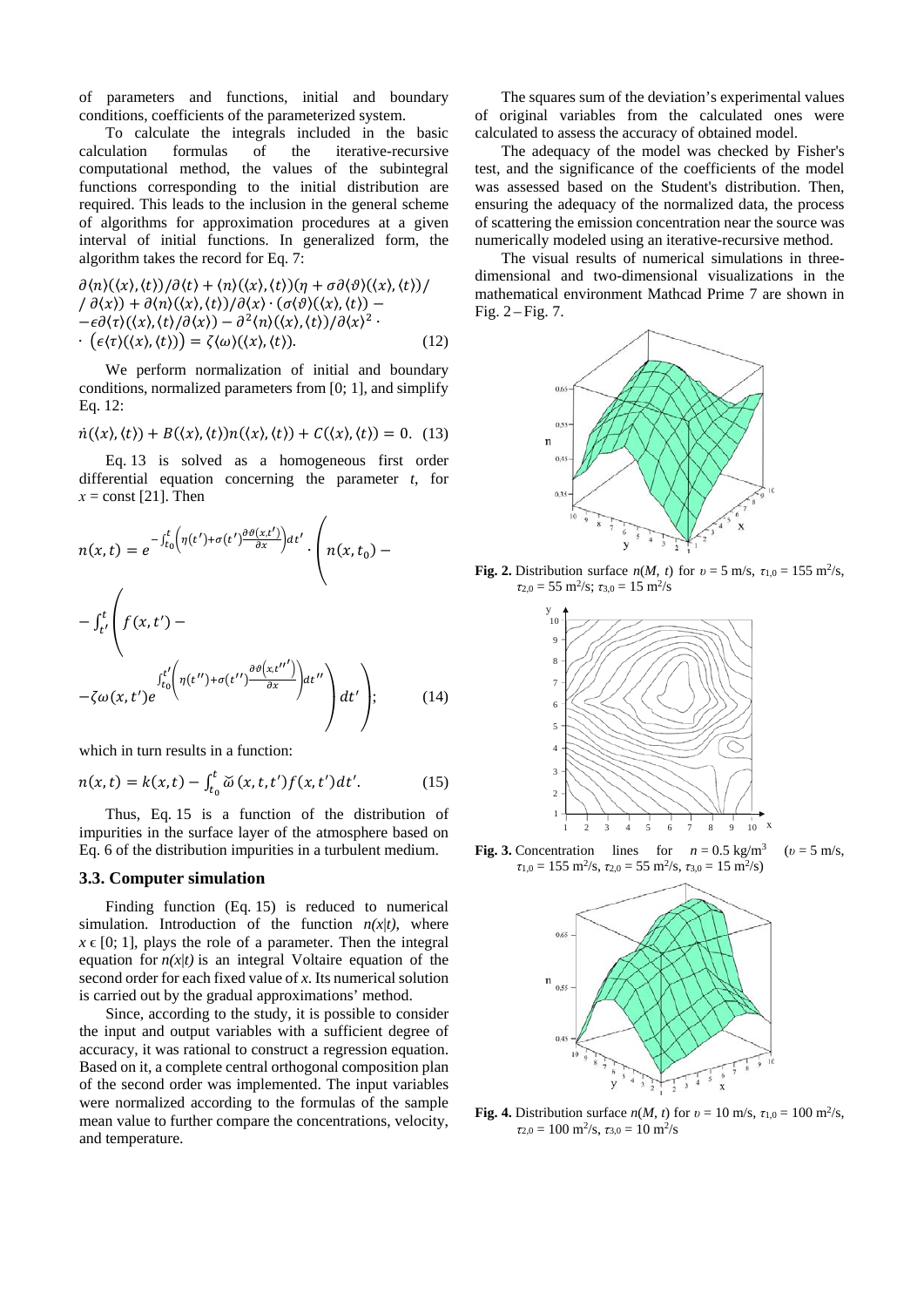

**Fig. 5.** Concentration lines for  $n = 0.5$  kg/m<sup>3</sup> ( $v = 10$  m/s,  $\tau_{1,0} = 100 \text{ m}^2/\text{s}, \tau_{2,0} = 100 \text{ m}^2/\text{s}, \tau_{3,0} = 10 \text{ m}^2/\text{s}$ 



**Fig.** 6. Distribution surface  $n(M, t)$  for  $v = 7.5$  m/s,  $\tau_{1,0} = 65$  m<sup>2</sup>/s,  $\tau_{2,0} = 65 \text{ m}^2/\text{s}, \tau_{3,0} = 10 \text{ m}^2/\text{s}$ 



**Fig. 7.** Concentration lines for  $n = 0.5$  kg/m<sup>3</sup> ( $v = 7.5$  m/s,  $\tau_{1,0} = 65 \text{ m}^2/\text{s}, \tau_{2,0} = 65 \text{ m}^2/\text{s}, \tau_{3,0} = 10 \text{ m}^2/\text{s}$ 

The indicators of the equations system of distribution substances in a turbulent atmosphere are different at different seasons, so the simulation results shown in Fig. 2 – Fig. 7 meet different conditions depending on the season.

For each source of emissions, the value of the dangerous wind speed zone is different. The larger the volume of gases coming out of the pipe, the more wind force is required to press the smoke plume. Gradual increase of wind speed over dangerous (5 m/s and more) in combination with change of turbulence (unstable stratification) of air and constant conditions of parameters of sources of pollutants emissions allows to receive the following results:

– At a wind speed of 5 m/s (the smallest value of the dangerous wind speed based on the conditions of the problem) and values of turbulence surface layer of air

 $15 - 155$  m<sup>2</sup>/s (Fig. 2, Fig. 3), impurities concentration *n* (graph surface) at a distance of 5 km varies in the range of  $0.3 - 0.57$  concentration from the emission source;

– At a wind speed of 10 m/s (the highest value of the dangerous wind speed) and values of turbulence surface layer of air  $10-100 \text{ m}^2/\text{s}$  (Fig. 4, Fig. 5), impurities concentration *n* at a distance of 5 km varies in the range of  $0.4 - 0.57$  concentration from the emission source. This combination of conditions gives the most harmful result for the environment from the dispersion of finely dispersed pollutant.

– At a wind speed of 7.5 m/s (as the average value of dangerous wind speed) and values of turbulence surface layer of air  $10-65$  m<sup>2</sup>/s (Fig. 6, Fig. 7), impurities concentration *n* at a distance of 5 km varies in the range of 0.3 – 0.54 concentration from the emission source.

Surface oscillations are caused by turbulent diffusion and wind speed. Fig.  $2 - Fig. 7$  allow us to speak of a significant dispersion distance of fine particles from the source of emissions, considering different initial parameters of emission sources and conditions of impurity distribution.

The software algorithm for calculating the distribution of fine pollutants model requires modern computer software available to most users. The calculation takes 30 – 40 minutes for each new initial condition, which is an advantage of the proposed model. The model has a wide range of input data for wind speed and atmospheric turbulence, within which the results are adequate.

The adequacy of the results was checked at a real object of the chemical industry – PJSC «SUMYKHIMPROM» (coordinates 50.88632, 34.87668), which has similar initial conditions of the mathematical model, fine dust  $TiO<sub>2</sub>$  has a size of  $0.305 \cdot 10^{-6}$  m. Full-scale measurements allowed to set the content of  $TiO<sub>2</sub>$  dust in the air at a distance of 4 km (subject to the wind conditions 5 m/s) from the emission source at 26 – 32 % of the initial emission concentration.

All this allowed obtaining an integrated equation of distribution of pollutants for any stationary source. The accepted mathematical model can be used in forecasting man-caused load on the environment for the prompt solution of environmental problems.

## **4. CONCLUSIONS**

- 1. In the comparative analysis, the main advantages and disadvantages of existing mathematical models with a numerical algorithm and software for predicting the distribution of pollutants in the atmosphere are identified. The necessary initial parameters for constructing reliable models are established: air temperature, wind speed and direction, air turbulence, and parameters of pollutant emissions and sources of their emissions.
- 2. As a result of modeling, the simplified analytical decision is received, and the algorithm of numerous modeling of the distribution of fine pollutants in a ground layer is constructed. The algorithm of numerical modeling is developed using the method of coordinate splitting of the equation of impurities distribution in a turbulent environment with the subsequent normalization and parameterization of conditions. Finding subintegral functions in the calculation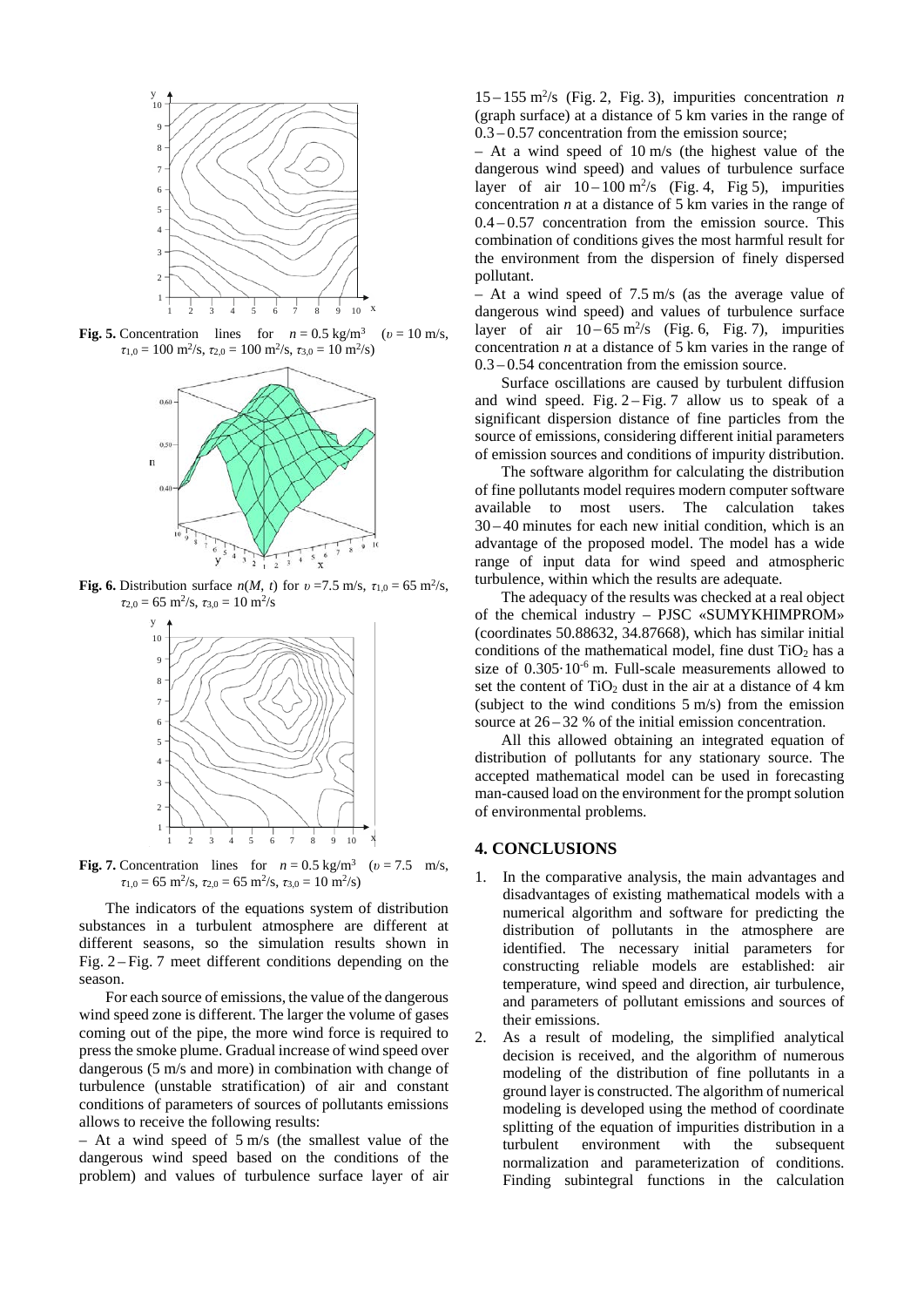algorithm allows obtaining a stable computational algorithm of the proposed model to distribute fine suspended particles.

- 3. An integral equation for the distribution of pollutants is obtained, which can find practical application in predicting and modeling the diffusion of impurities from emission sources.
- The authors have got a simplified numerical model of the fine pollutants' distribution into the air which is based on the three-dimensional equation of distribution of impurities in a turbulent environment considering the parameters of emission sources, wind strength and direction, the turbulence of air masses. The constructed model of scattering of fine suspended solids showed that the maximum concentration of pollutants is observed at a distance of 4 km from the source of pollution. It was obtained the distribution of impurity concentrations for different values of atmospheric air turbulence  $(10-155 \text{ m}^2/\text{s})$  and dangerous wind speed  $(5 - 10 \text{ m/s})$ . The analysis of the visualization of the calculations shows the effectiveness of the adopted model at pollution distances of 5 km, considering the different initial parameters of emission sources and conditions of impurity distribution. The resulting model has a wide range of input data for wind speed and atmospheric turbulence. The simulation results are adequate and can be used to solve environmental problems quickly.

### *Acknowledgments*

The research project was carried out as planned research projects of the Department of Applied Ecology, Sumy State University, connected with subjects "Reduction of technogenic loading on the environment of enterprises of chemical, machine-building industry and heat and power engineering" according to the scientific and technical program of the Ministry of Education and Science of Ukraine (state registration No 0116U006606).

### **REFERENCES**

1. **The Organisation for Economic Co-operation and Development (OECD).** Statistic base 2021. Accessed on October 20, 2021.

https://stats.oecd.org/Index.aspx?DataSetCode=CPL.

2. **State Statistics Service of Ukraine.** Vykydy zabrudnyuyuchykh rechovyn i parnykovykh haziv u atmosferne povitrya vid statsionarnykh dzherel zabrudnennya za 2004–2020 roky *Statystychni dani 2020*. Accessed on October 12, 2021. (In Ukrainian)

http://www.ukrstat.gov.ua/operativ/operativ2018/ns/vzap/arc h\_vzrap\_u.htm.

- 3. **Daisuke, G., Kayo, U., Chris, F. S., Akinori, T., Toshinori, A., Keisuke, M., Teruyuki, N.** Estimation of Excess Mortality Due to Long-Term Exposure to PM2.5 in Japan Using A High-Resolution Model for Present and Future Scenarios *Atmospheric Environment* 140 2016: pp. 320 – 332. https://doi.org/10.1016/j.atmosenv.2016.06.015
- 4. **Yang, T., Gbaguidi, A., Zhang, W., Wang, X., Wang, Z., Yan, P.** Model-Integration of Anthropogenic Heat for Improving Air Quality Forecasts over the Beijing Megacity *Aerosol Air Quality Research* 18 2018: pp. 790 – 802.

https://doi.org/10.4209/aaqr.2017.04.0155

- 5. **Ravshanov, N., Tashtemirova, N.** Advanced Model of Transfer Process and Diffusion of Harmful Substances in the Atmospheric Boundary Layer *Theoretical & Applied Science* 46 2017: pp. 129 – 138. https://doi.org/10.15863/TAS.2017.02.46.24
- 6. **Shvarts, K. G., Shklyayev, V. A.** Chislennoye Modelirovaniye Atmosfernykh Mezomasshtabnykh Protsessov Perenosa Mnogokomponentnoy Primesi Pri Torfyanom Pozhare *Vychislitelnaya Mekhanika Sploshnykh Sred* 5 (3) 2012: pp. 274 – 283. (In Russian)
- 7. **Ayodeji, A., Paul, A. M., Junhua, Z., Darlington, A., Shao-Meng, L., Gordon, M., Michael D. M., Qiong, Z.** A Chemical Transport Model Study of Plume-Rise and Particle Size Distribution for the Athabasca Oil Sands *Atmosphere Chemistry and Physics* 18 2018: pp. 8667 – 8688. https://doi.org/10.5194/acp-18-8667-2018
- 8. **Daniel, L., Alexander, G., Mathias, W. R.** Quantifying Horizontal and Vertical Tracer Mass Fuxes in an Idealized Valley During Daytime *Atmosphere Chemistry and Physics* 16 2016: pp. 13049 – 13066. https://doi.org/10.5194/acp-16-13049-2016
- 9. **Cathy, W. Y., Guy, P. B., Hauke, S., Juan, P. M.** Error Induced by Neglecting Subgrid Chemical Segregation Due to Inefficient Turbulent Mixing in Regional Chemical-Transport Models in Urban Environments *Atmosphere Chemistry and Physics* 21 2021: pp. 483 – 503. https://doi.org/10.5194/acp-21-483-2021
- 10. **Zhylenko, T., Koziy, I., Bozhenko, V., Shuda, I.** Using a Web Application to Realize the Effect of AR in Assessing the Environmental Impact of Emissions Source *CEUR Workshop Proceedings* 2731 2020: pp. 193 – 204. http://ceur-ws.org/Vol-2731/paper10.pdf
- 11. **Ramli, H. M., Esler, J. G.** Quantitative Evaluation of Numerical Integration Schemes for Lagrangian Particle Dispersion Models *Geoscientific Model Development* 9 (7) 2016: pp. 2441 – 2457. https://doi.org/10.5194/gmd-9-2441-2016
- 12. **Bellasio, R., Bianconi, R., Mosca, S., Zannetti, P.** Incorporation of Numerical Plume Rise Algorithms in the Lagrangian Particle Model LAPMOD and Validation against the Indianapolis and Kincaid Datasets *Atmosphere* 9 (10) 2018: p. 404. https://doi.org/10.3390/atmos9100404

13. **Ferrero, E., Maccarini, F.** Concentration Fluctuations of

- Single Particle Stochastic Lagrangian Model Assessment with Experimental Field Data *Atmosphere* 12 (5) 2021: p. 589. https://doi.org/10.3390/atmos12050589
- 14. **Zhu, J., Wang, H., Li, J., Xu, Z.** Research and Optimization of Meteo-Particle Model for Wind Retrieval *Atmosphere*  12 (9) 2021: p. 1114. https://doi.org/10.3390/atmos12091114
- 15. **Stohl, A.** Computation, Accuracy and Applications of Trajectories – A Review and Bibliography *Atmosphere Environment* 32 (6) 1998: pp. 947 – 966. https://doi.org/10.1016/S1352-2310(97)00457-3
- 16. **Schwetlick, H., Zimmer, J.** The Computation of Long Time Hamiltonian Trajectories for Molecular Systems via Global Geodesics *Numerical Mathematics and Advanced Applications* 2011 2012: pp. 227 – 234. https://doi.org/10.1007/978-3-642-33134-3\_25
- 17. **Khorsand, Z.** Particle Trajectories in the Serre Equations *Applied Mathematics and Computation* 230 2014: pp. 35 – 42. https://doi.org/10.1016/j.amc.2013.12.018